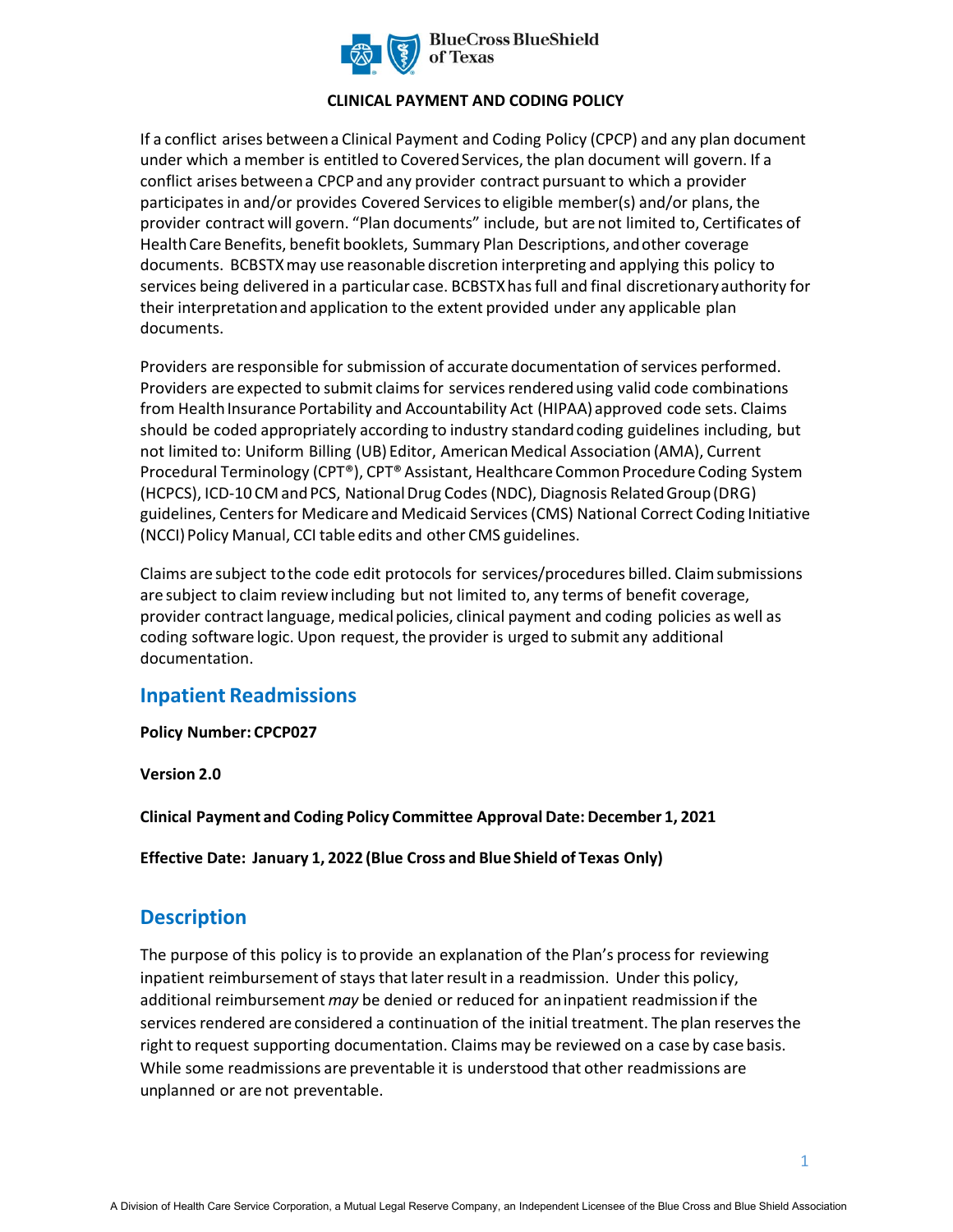

The Plan will review claims for hospital readmissions occurring within thirty (30) days, or the number of days specified in the providers contract, if different, of the initial discharge for the same, similar, orrelated diagnosis. This policy applies to all hospitals and facilities, including those within the same health systemwhich practice under the same tax identification number (TIN)or subject to the same provider contract.

MCG Discharge Planning Tool is used as the policy resource for discharge planning and follow-up care. Providers who do not have access to the MCG website may request the MCG Discharge Planning Tool by contacting the Plan and requesting the criteria for discharge planning and postacute care follow-up. The plan will coordinate necessary services with the hospital discharge planning staff and the admitting physician.

# **Background:**

A hospital readmissionis defined as a return hospitalization to an acute care hospital that follows a prior acute care admission within thirty (30) days of discharge from the same or another acute care hospital under the same agreement for a clinically related admission.

The goal of the Plan's Inpatient Readmissions review process is to establish quality of care and outcomes by conducting medically appropriate discharge planning and follow up care to avoid Potentially Preventable Readmissions(PPR).

Some readmissions are preventable, for example, providing patient education pertaining to discharge and recovery. It is encouraged that providers improve communication and care coordination to better engage members and caregivers in the discharge process to reduce avoidable readmissions. Examples of PPR may include, but are not limited to, the following:

- Heart failure accounts
- Infection or complication from care provided from the initial admission
- Same procedure or treatment from the initial admission
- Procedure needed for an unsuccessful surgical intervention from the initial admission

Readmissions for unrelated occurrences after the initial discharge are not classified as a PPR and are excluded from the review process.

## **Readmission Review:**

A readmission for an inpatient stay within 30 days of the initial stay for the same, similar, or related diagnosis may be denied or claim payment reduced based on this policy.

### **Medical Record Review Criteria**

Any readmission to the same hospital within thirty (30) days of initial discharge issubject to a medical record review on a pre-adjudication or post-payment basis. The review criteria include, but is not limited to, the following: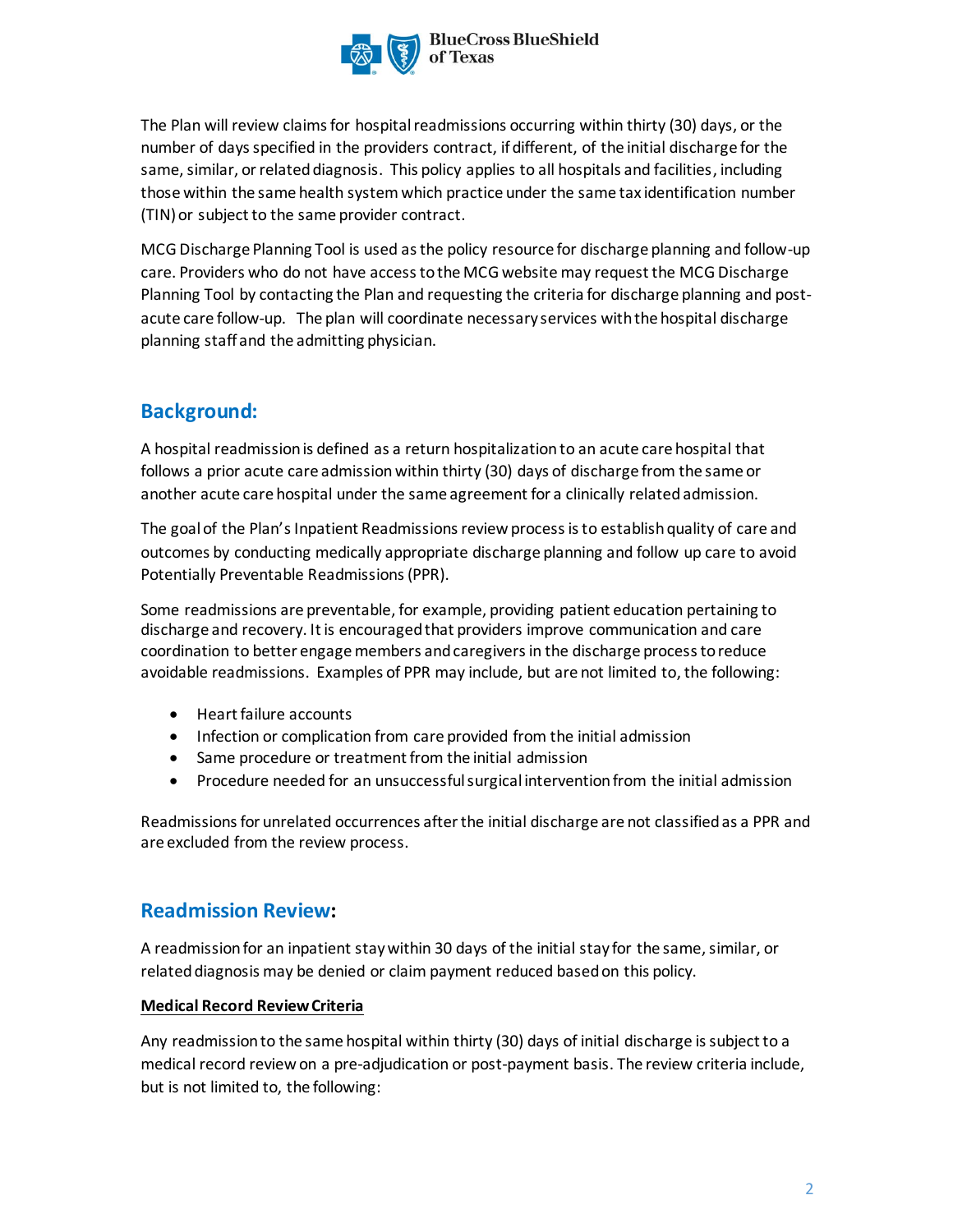

- Readmissions related to the first admission
- Preventable readmissions
- Premature hospital discharge from the same facility or a facility within the same health system or under the same provider contract
- Unplanned surgery resulting in a continuation of the initial admission
- Condition or procedure attributed to readmission due to a failed surgical procedure or interventional service
- Infection due to the initial admission
- Medical necessity
- Exacerbation of symptoms of a chronic illness

#### **Exclusions**

The following are excluded from the readmission review process:

- Psychiatric/Substance abuse admissions
- Transplant services admissions
- Readmission due to discharges against medical advice (may require medical record review for determination)
- Multiple trauma
- Burns
- Some chronic conditions that may require follow-up care
- Neonatal and obstetrical admissions
- Elective admissions or staged procedures following commonly accepted practices
- Transfer from an out of network to an in-network facility
- Transfer due to level of care unavailable at the first facility
- Planned readmissions

#### **Claim Review Process**

Any readmission to the same hospital or facility within the same health system practicing under the same contract or TIN within thirty (30) days of initial discharge is subject to a claim review. A claim review may occur pre-adjudication or post payment and may include, but is not limited to, the following:

- Provider contract assessment (In-network)
- Diagnosis related to initial admission
- PPR
- Prior admissions and discharge dates of service
- Medical records submitted with claim (claim adjudication is dependent on the outcome of a medical record review)
- Medical record will be requested if not accompanied with the claim submission